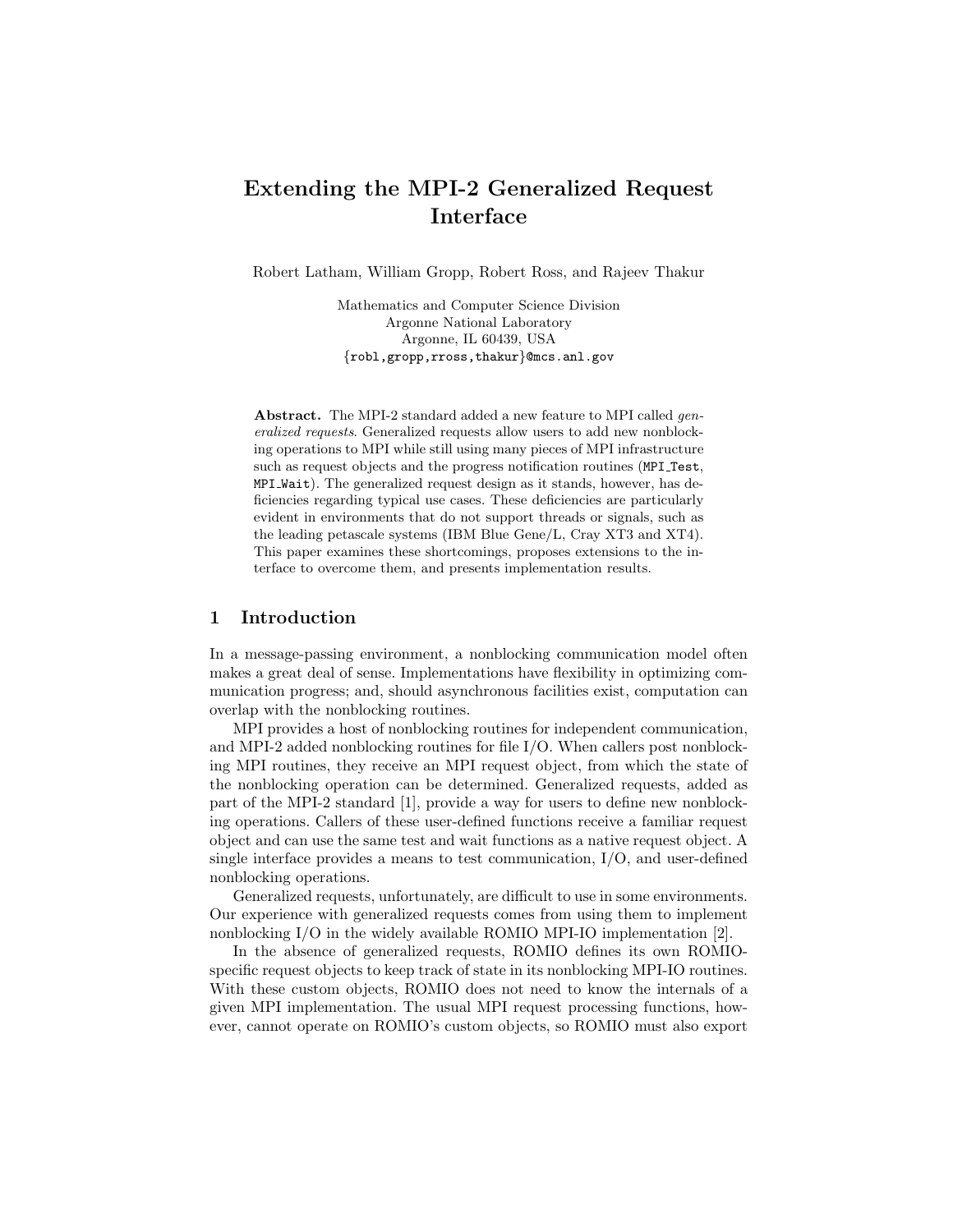its own version of the MPI test and wait routines (MPIO\_TEST, MPIO\_WAIT, etc.). Moreover, these custom objects and routines are not standards-conformant.

With the implementation of MPI-2 on many more platforms now, ROMIO can use generalized requests instead of custom requests and functions. Generalized requests allow ROMIO to adhere to the MPI standard and provide fewer surprises to users of ROMIO's nonblocking routines. Unfortunately, the current definition of generalized requests makes it difficult (or in some instances impossible) to implement truly nonblocking I/O. To carry out asynchronous I/O with generalized requests, ROMIO must spawn a thread or set up a signal handler that can then test and indicate an asynchronous operation has completed. Since threads or signal handlers cannot be used in all environments, however, an alternative approach is desireable.

In this work we examine the shortcomings of the existing generalized request system, propose improvements to the generalized request design, and discuss the benefits these improvements afford.

#### 2 MPI Requests vs. Generalized Requests

The MPI standard addresses the issue of progress for nonblocking operations in Section 3.7.4 of [3] and Section 6.7.2 of [1]. MPI implementations have some flexibility in how they interpret these two sections. The choice of a weak interpretation (progress occurs only during MPI calls) or a strict interpretation (progress can occur at any point in time) has a measurable impact on performance, particularly when the choice of progress model affects the amount of overlap between computation and communication [4].

The MPI-2 standard addresses the issue of progress for generalized requests by defining a super-strict model in which no progress can be made during an MPI call. When creating generalized requests, users must ensure all progress occurs outside of the context of MPI.

Here's how one uses generalized requests to implement a new nonblocking operation. The new operation calls MPI GREQUEST START to get an MPI request object. After the operation has finished its task, a call to MPI GREQUEST COMPLETE marks the request as done. However, the completion call will never be invoked by any MPI routine. All progress for a generalized request must be made outside of the MPI context. Typically a thread or a signal handler provides the means to make progress.

When we used generalized requests to implement nonblocking I/O routines in ROMIO, we found this super-strict progress model limiting. In many situations we do not want to or are unable to spawn a thread. Moreover, we recognized that we could effectively apply generalized requests to more situations if we could relax the progress model. We could also achieve a greater degree of overlap between computation and file I/O.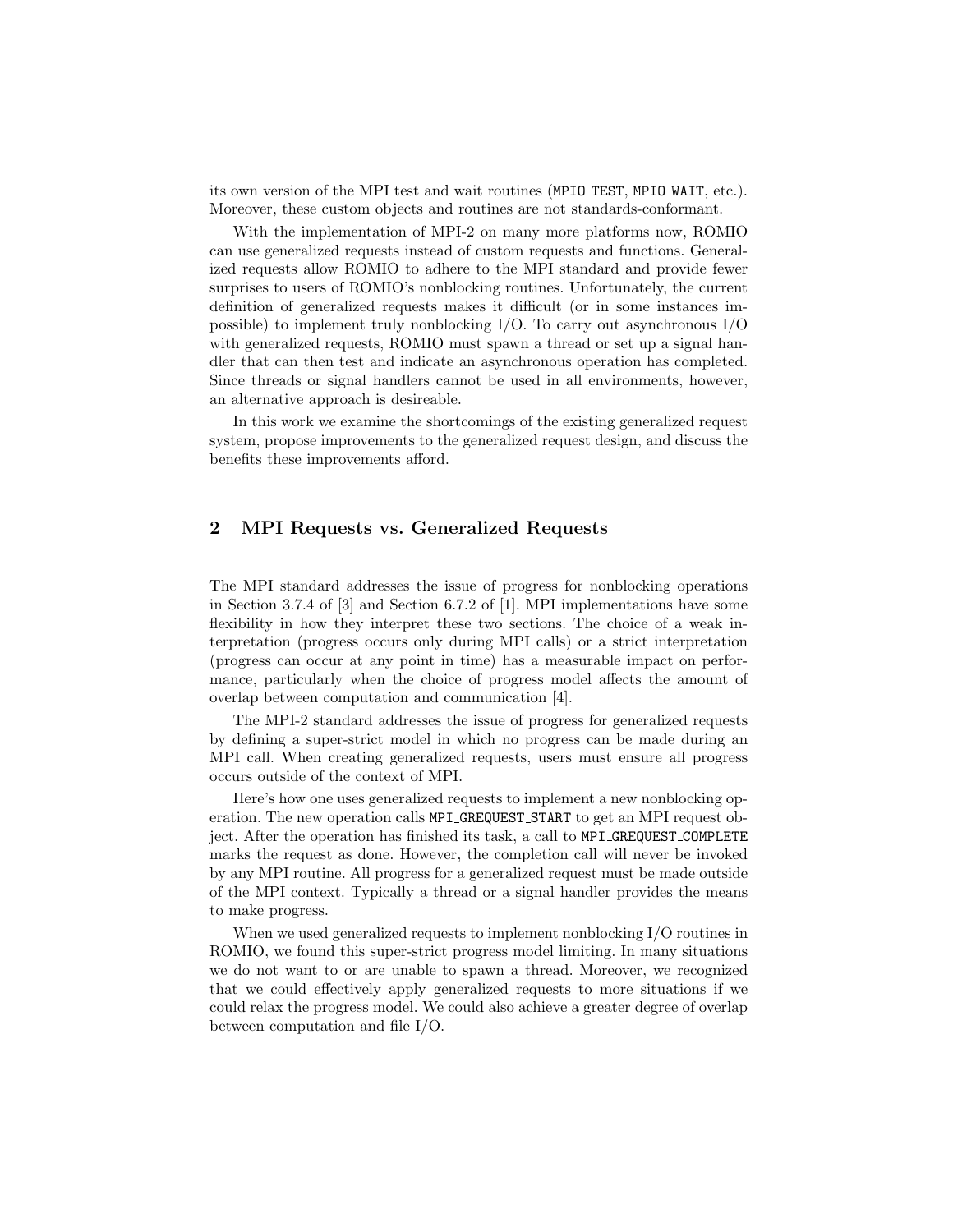#### 3 Asynchronous File I/O

To illustrate the difficulties using generalized requests with ROMIO, we use asynchronous file I/O as an example. The most common model today is POSIX AIO [5], but Win32 Asynchronous I/O [6] and the PVFS nonblocking I/O interfaces [7] share a common completion model with POSIX AIO.

Table 1. Typical functions for several AIO interfaces

|            | POSIX AIO   | Win32 AIO                | PVFS <sub>v2</sub> |
|------------|-------------|--------------------------|--------------------|
| Initiate   | aio_write   | WriteFileEx              | PVFS isys write    |
| Test       | aio error   | SleepEx                  | PVFS_sys_test      |
| Wait       | aio_suspend | WaitForSingleObjectEx    | PVFS_sys_wait      |
| Wait (all) | aio_suspend | WaitForMultipleObjectsEx | PVFS_sys_waitall   |

In Table 1 we show a few of the functions found in these three AIO interfaces. The completion model looks much like that of MPI and involves two steps: post an I/O request and then, at some point, test or wait for completion of that request. After posting I/O operations, a program can perform other work while the operating system asynchronously makes progress on the I/O request. The operating system has the potential to make progress in the background though all work could occur in either the initiation or the test/wait completion call. This model lends itself well to programs with a single execution thread.

We note that POSIX AIO does define an alternative mechanism to indicate completion via real-time signals. This signal-handler method fits well only with POSIX AIO, however. Neither the other AIO interfaces nor other situations where work is occurring asynchronously can make effective use of signals, and so we will not consider them further.

#### 4 Generalized Request Deficiencies

ROMIO, one of the earliest and most widely deployed MPI-IO implementations, has portability as a major design goal. ROMIO strives to work with any MPI implementation and on all platforms. Because of this portability requirement, ROMIO cannot always use threads. While POSIX threads are available on many platforms, they are notably not available on the Blue Gene/L or the Cray XT3 and XT4 machines, for example.

As discussed in Section 2, the requirement of a super-strict progress model for generalized requests makes it difficult to create new nonblocking operations without spawning a thread. Under this super-strict progress model, common asynchronous I/O interfaces have no good thread-free mechanism by which to invoke their completion routine.

Consider the code fragment in Figure 1 implementing MPI File iwrite. If the implementation wishes to avoid spawning a thread, it must block: there is no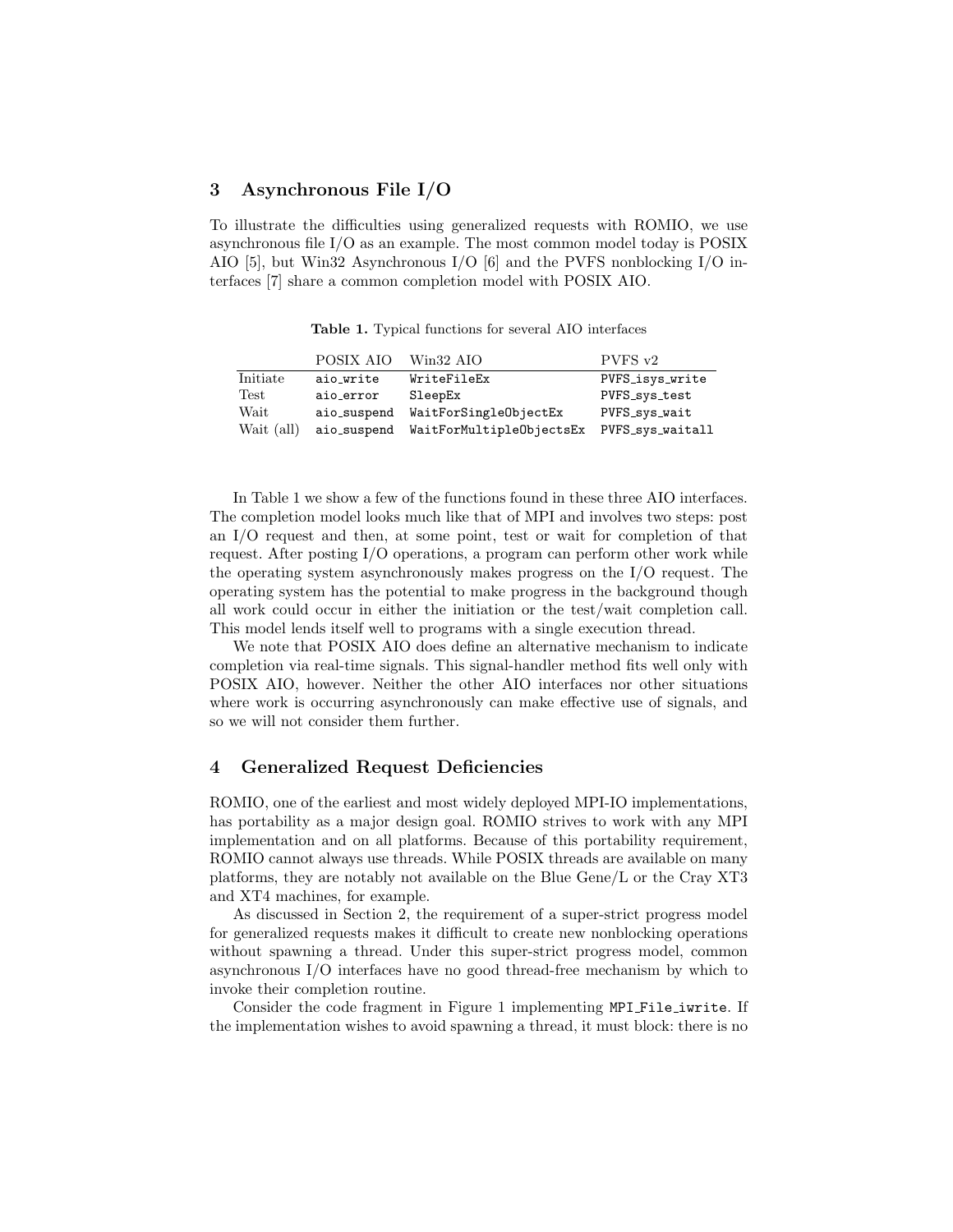```
MPI_File_iwrite (... , * request ) {
    struct aiocb write_cb = \{ \ldots \}aio_write (& write_cb )
    MPI_Grequest_start (... , request )
    aio_suspend ( write_cb , 1, MAX_INT )
    MPI_Grequest_complete ( request )
    return ;
}
```
Fig. 1. A thread-free way to use generalized requests. In the current generalized request design, the post and the test for completion of an AIO operation and the call to MPI GREQUEST COMPLETE must all happen before the routine returns. Future MPI Wait routines will return immediately as the request is already completed.

other way to invoke aio suspend and MPI Grequest complete yet, a thread or signal handler is unnecessary in the file AIO case: the operating system takes care of making progress. This pseudocode is not a contrived example. It is essentially the way ROMIO must currently use generalized requests. The current generalized request design needs a way for the MPI test and wait routines to call a function that can determine completion of such AIO requests.

Other Interfaces In addition to AIO, other interfaces might be able to make use of generalized requests were it not for portability issues. Coupled codes, such as those used in weather forecasting, need a mechanism to poll for completion of various model components. This mechanism could use generalized requests to initiate execution and test for completeness. Nonblocking collective communication lends itself well to generalized requests as well, especially on architectures with hardware-assisted collectives. These interfaces, however, must accommodate the lack of thread support on Blue Gene/L and Cray XT series machines and cannot use generalized requests in their current form if they wish to remain portable.

In this paper we suggest improvements to the generalized request interface. We use asynchronous I/O as an illustrative example. However, the benefits would apply to many situations such as those given above where the operating environment can do work on behalf of the process.

# 5 Improving the Generalized Request Interface

As we have shown, AIO libraries need additional function calls to determine the state of a pending operation. We can accommodate this requirement by extending the existing generalized request functions. We propose an MPIX GREQUEST START function similar to MPI GREQUEST START, but taking an additional function pointer (poll fn) that allows the MPI implementation to make progress on pending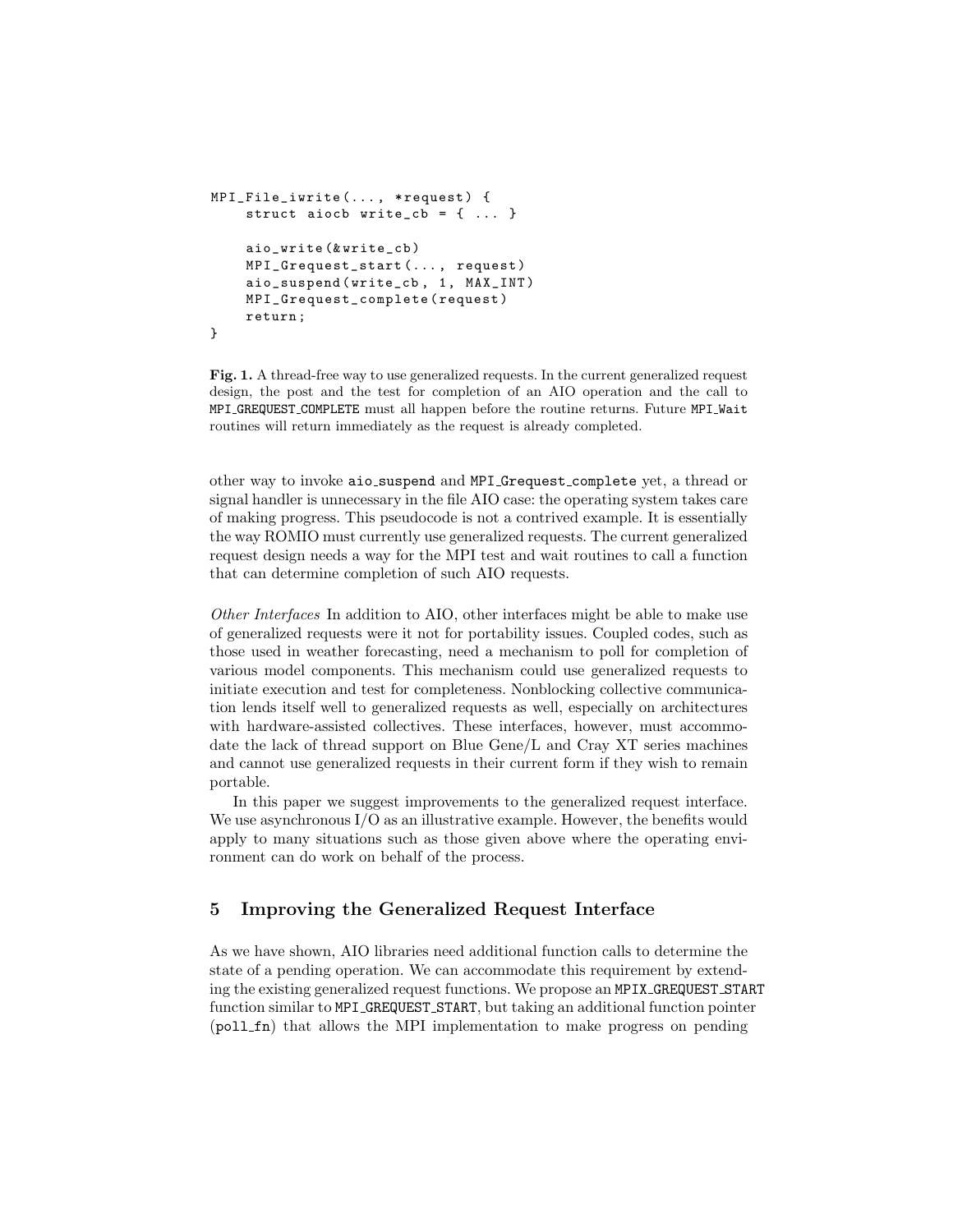generalized requests. We give the prototype for this function in Figure 3 in the Appendix.

When the MPI implementation tests or waits for completion of a generalized request, the poll function will provide a hook for the appropriate AIO completion function. It may be helpful to illustrate how we imagine an MPI implementation might make use of this extension for the test and wait routines ( $\{MPI_TEST, MPI-WAIT\}$ , ALL, ANY, SOME). All cases begin by calling the request's user-provided poll fn. For the wait routines, the program continues to call poll fn until either at least one request completes (wait, waitany, waitsome) or all requests complete (wait, waitall).

An obvious defect of this approach is that the MPI\_WAIT{ANY/SOME/ALL} and MPI WAIT functions must poll (i.e., busy wait). The problem is that we do not have a single wait function that we can invoke. In Section 7 we provide a partial solution to this problem.

### 6 Results

We implemented MPIX\_GREQUEST\_START in an experimental version of MPICH2 [8] and modified ROMIO's nonblocking operations to take advantage of this extension. Without this extension, ROMIO still uses generalized requests, but does so by carrying out the blocking version of the I/O routine before the nonblocking routine returns. With the extension, ROMIO is able to initiate an asynchronous I/O operation, use generalized requests to maintain state of that operation, and count on our modified MPICH2 to invoke the completion routine for that asynchronous I/O operation during test or wait. This whole procedure can be done without any threads in ROMIO.

Quantifying performance of a nonblocking file operation is not straightforward. Ideally, both the I/O and some unit of work execute concurrently and with no performance degradation. Capturing both performance and this measure of "overlap" can be tricky.

Nonblocking writes introduce an additional consideration when measuring performance. Write performance has two factors: when the operating system says the write is finished, and when the write has been flushed from buffers to disk. Benchmark results for both old and new MPICH2 implementations look quite similar, since MPI FILE SYNC dominates the time for both implementations. We will therefore focus on performance of the more straightforward read case.

We used the Intel $(R)$ MPI Benchmarks package [9]. Our results are for "optional" mode, only because we increased the maximum message size from 16 MB to 512 MB in order to see how performance varied across a wider scale of I/O sizes. Our test platform is a dual dual-core Opteron (4 cores total), writing to a local software RAID-0 device.

We depict the results of the P-IreadPriv benchmark in Figure  $2(a)$  (2 processes) and Figure 2(b) (4 processes). This MPI-IO test measures nonblocking I/O performance when each process reads data from its own file (i.e., one file per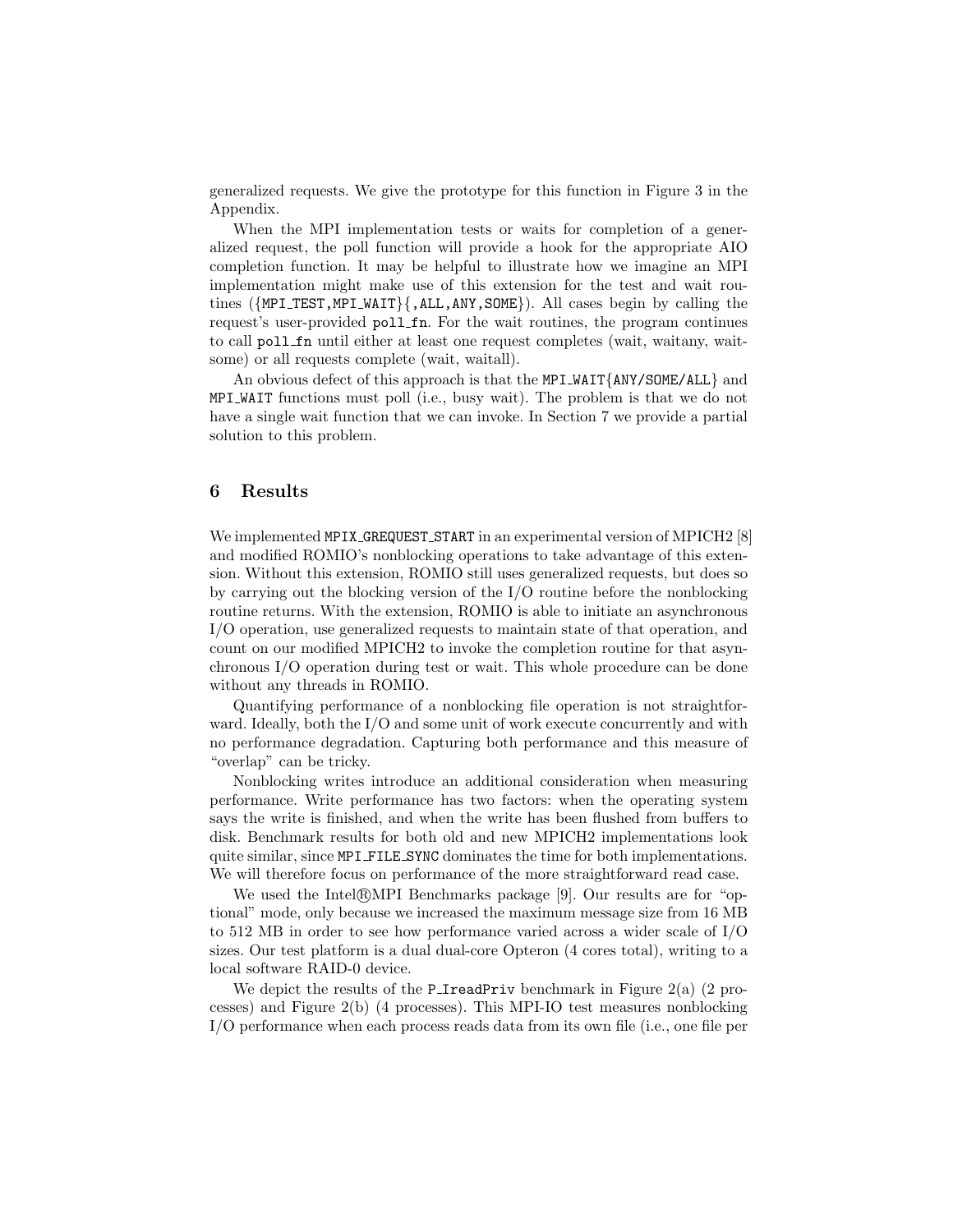

Fig. 2. P IRead Priv test with two MPI processes. "Stock" depicts standard (blocking) generalized requests. "Modified" shows performance with our improvements.

process) while a synthetic CPU-heavy workload runs concurrently. The benchmark varies the size of the nonblocking I/O requests while keeping the CPU workload fixed  $(0.1 \text{ seconds})$ . <sup>1</sup> When comparing two MPI implementations, we found computing the effective bandwidth at a given request size yielded a useful metric for evaluating relative overlap. "Effective bandwidth" in this case means the size of a request divided by the (inclusive) time taken to post the request, run the CPU-heavy workload, and detect completion of that request. Higher effective bandwidth means a higher degree of overlap between I/O and computation.

Both graphs have three regions of interest. For small I/O sizes, true nonblocking operations give little if any benefit. As the amount of  $I/O$  increases, however, effective bandwidth increases when the MPI implementation can carry out I/O asynchronously. Asynchronous  $I/O$  benefits most  $-$  nearly three times at peak — if there are spare CPUs, but even in the fully subscribed case we see almost a doubling of peak performance. At large enough request sizes, the amount of I/O dwarfs the fixed amount of computation, limiting the opportunities for I/O and computation to overlap. Even so, asynchronous  $I/O$  on this platform appears to benefit significantly from the unused cores in the two-process case. We suspect polling in the MPI implementation might have an impact on I/O performance. In Section 7 we propose a refinement that can limit busy-waiting.

We note that the work described in this paper enables asynchronous I/O. Whether asynchronous  $I/O$  is beneficial or not depends on many factors, such as application workload and the quality of a system's AIO libraries. Finding the ideal balance in overlapping I/O and computation is a fascinating area of research but is beyond the scope of this paper.

<sup>1</sup> This benchmark computes an "overlap" factor, but the computation in this case gave odd and inconsistent results.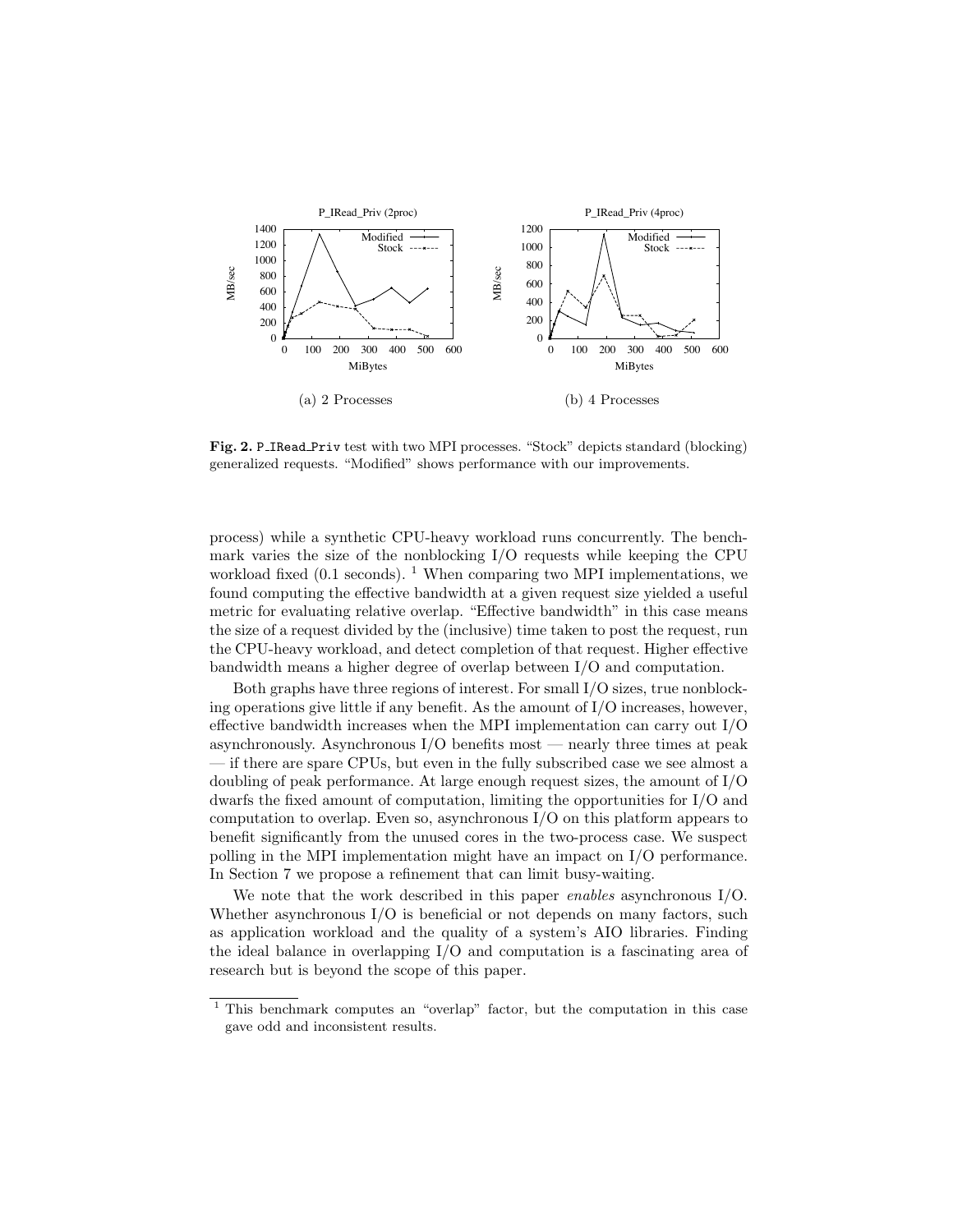# 7 Further Improvements: Creating a Generalized Request Class

With this simple extension to generalized requests we have already achieved our main goals: ROMIO has a hook by which it can determine the status of a pending AIO routine, and can do so without spawning a thread. If we observe that generalized requests are created with a specific task in mind, we can further refine this design.

In the AIO case, all callers are going to use the same test and wait routines. In POSIX AIO, for example, a nonblocking test for completion of an I/O operation (read or write) can be carried out with a call to aio error, looking for EINPROGRESS. AIO libraries commonly provide routines to test for completion of multiple AIO operations. The libraries also have a routine to block until completion of an operation, corresponding to the MPI WAIT family.

We can give implementations more room for optimization if we introduce the concept of a generalized request class. MPIX GREQUEST CLASS CREATE would take the generalized request query, free, and cancel function pointers already defined in MPI-2 along with our proposed poll function pointer. The routine would also take a new "wait" function pointer. Initiating a generalized request then reduces to instantiating a request of the specified class via a call to MPIX GREQUEST CLASS ALLOCATE. Prototypes for these routines are given in Figure 4 in the Appendix.

At first glance this may appear to be just syntax: why all this effort just to save passing two pointers? One answer is that in ROMIO's use of generalized requests, the query, free, and cancel methods are reused multiple times; Hence, a generalized request class would slightly reduce duplicated code.

A more compelling answer lies in examining how to deal with polling. By creating a class of generalized requests, we give implementations a chance to optimize the polling strategy and minimize the amount of time consuming CPU while waiting for request completion.

Refer back to Figure 2(b), where the unmodified, blocking MPICH2 outperforms the modified MPICH2 at the largest I/O request size. At this point, I/O takes much longer to compute than the computation. All available CPUs are executing the benchmark and polling repeatedly inside MPI Waitall until the I/O completes. The high CPU utilization, aside from doing no useful work, also appears to be interfering with the I/O transfer.

Our proposed generalized request class adds two features that together solve the problem of needlessly consuming CPU in a tight testing loop. First, we introduce wait fn, a hook for a blocking function that can wait until completion of one or more requests. If multiple generalized requests are outstanding, an implementation cannot simply call a user-provided wait routine (created with a specific generalized request in mind) on all of them. If all the outstanding requests are of the same generalized request class, however, the implementation might be able to pass several or even all requests to a user-provided wait routine, which in turn could complete multiple nonblocking operations. By avoiding repeated polling and aggregating multiple requests, our generalized request class thus can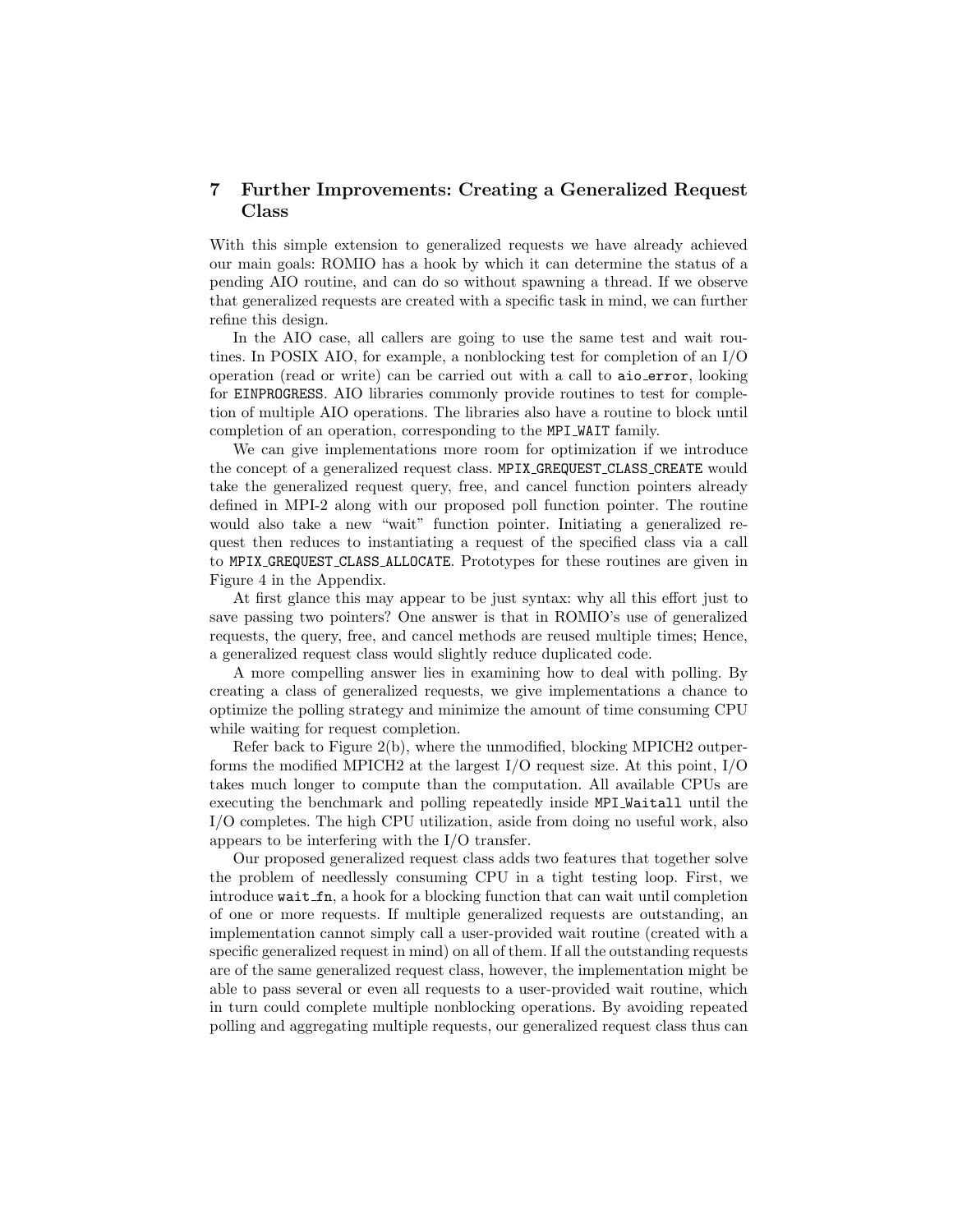make processing user-defined nonblocking operations more efficient, particularly in those MPI functions such as MPI WAITALL that take multiple requests.

Generalized request classes also open the door for the MPI implementation to learn more about the behavior of these user-provided operations, and potentially adapt. We imagine that an MPI implementation could keep timing information or other statistics about a class of operations and adjust timeouts or otherwise inform decisions in the same way Worringen automatically adjusts MPI-IO hints in [10]. Implementations cannot collect such statistics without a request class, since those implementations can glean meaningful information only by looking at generalized requests implementing a specific feature.

### 8 Conclusions

Generalized requests in their current form do much to simplify the process of creating user-provided nonblocking operations. By tying into an implementation's request infrastructure, users avoid reimplementing request bookkeeping. Unfortunately, while generalized requests look in many ways like first-class MPI request objects, the super-strict progress model hinders their usefulness. Whereas an MPI implementation is free to make progress for a nonblocking operation in the test or wait routine, generalized requests are unable to make progress in this way. This deficiency manifests itself most when interacting with common asynchronous I/O models, but it is also an issue when offloading other system resources.

We have presented a basic extension to the generalized request design as well as a more sophisticated class-based design. In reviewing the MPI Forum's mailing list discussions about generalized requests, we found early proposals advocating an approach similar to ours. A decade of implementation experience and the maturity of AIO libraries show that these early proposals had merit that perhaps went unrecognized at the time. For example, at that time it was thought that using threads would solve the progress problem, but today we are faced with machines for which threads are not an option.

Our extensions would greatly simplify the implementation of nonblocking I/O operations in ROMIO or any other library trying to extend MPI with custom nonblocking operations. Class-based approaches to making progress on operations would alleviate some of the performance concerns of using generalized requests.

Unlike many MPI-2 features, generalized requests have seen neither widespread adoption nor much research interest. We feel the extensions proposed in this paper would make generalized requests more attractive for library writers and for those attempting to use MPI for system software, in addition to opening the door for additional research efforts.

#### Acknowledgments

This work was supported by the Mathematical, Information, and Computational Sciences Division subprogram of the Office of Advanced Scientific Computing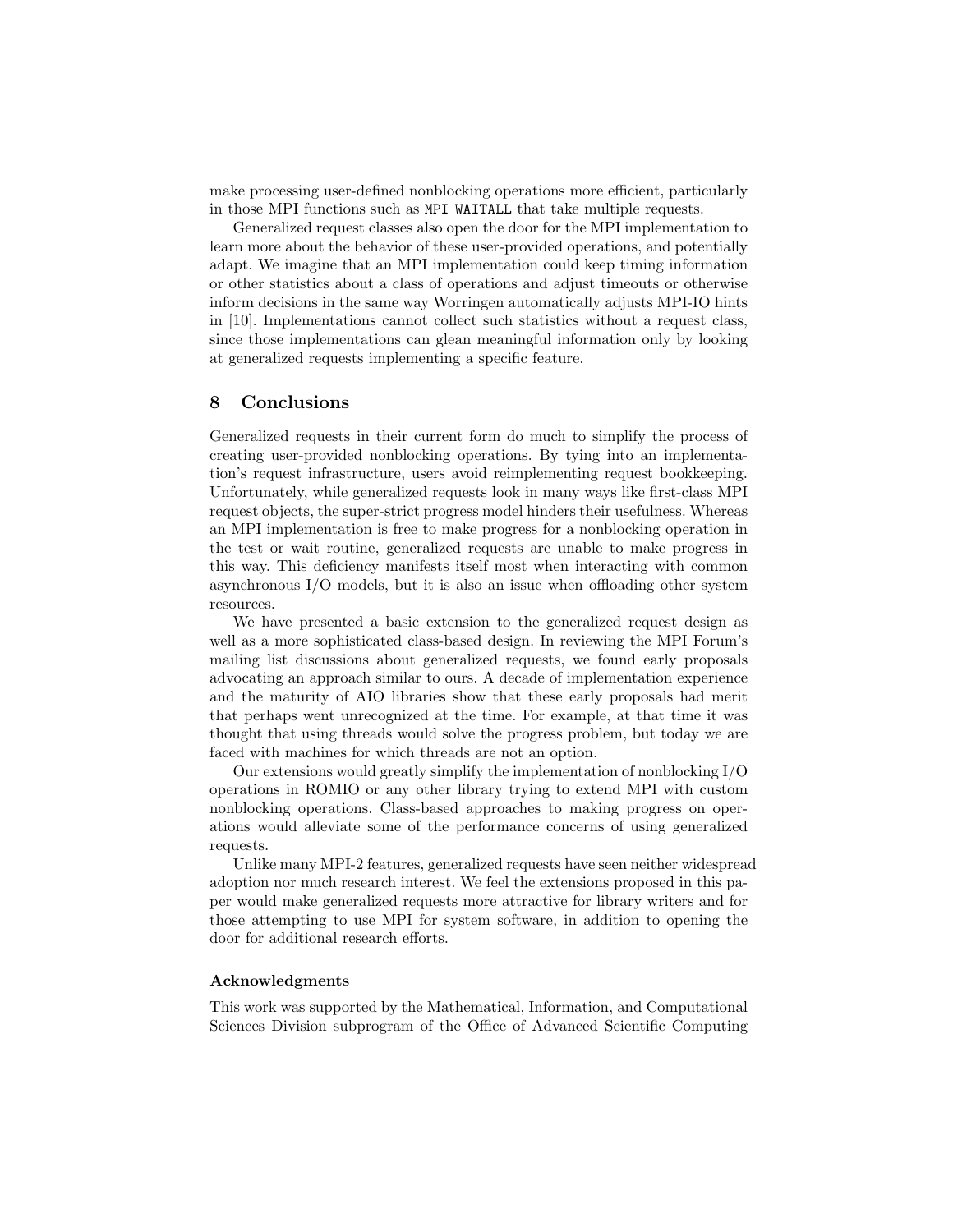Research, Office of Science, U.S. Dept. of Energy, under Contract DE-AC02- 06CH11357.

# Appendix: Function Prototypes

In this paper we have proposed several new MPI routines. Figure 3 and Figure 4 give the C prototypes for these routines.

```
int MPIX_Grequest_start (
                 MPI_Grequest_query_function * query_fn ,
                 MPI_Grequest_free_function * free_fn ,
                 MPI_Grequest_cancel_function * cancel_fn ,
                 MPIX_Grequest_poll_function * poll_fn ,
                 void * extra_state,
                 MPI_Request * request )
typedef int MPIX_Grequest_poll_fn (
                 void * extra_state,
                 MPI_Status * status );
```
Fig. 3. Prototypes for generalized request poll extension

```
typedef int MPIX_Grequest_wait_fn (
                 int count ,
                 void * array_of_states ,
                 double timeout ,
                 MPI_Status * status );
int MPIX_Grequest_class_create (
                 MPI_Grequest_query_function * query_fn ,
                 MPI_Grequest_free_function * free_fn ,
                 MPI_Grequest_cancel_function ,
                 MPIX_Grequest_poll_fn ,
                 MPIX_Grequest_wait_fn ,
                 MPIX_Request_class * greq_class );
int MPIX_Grequest_class_allocate (
                 MPIX_Request_class greq_class ,
                 void * extra_state
                 MPI_Request * request )
```
Fig. 4. Prototypes for generalized request classes and blocking wait function.